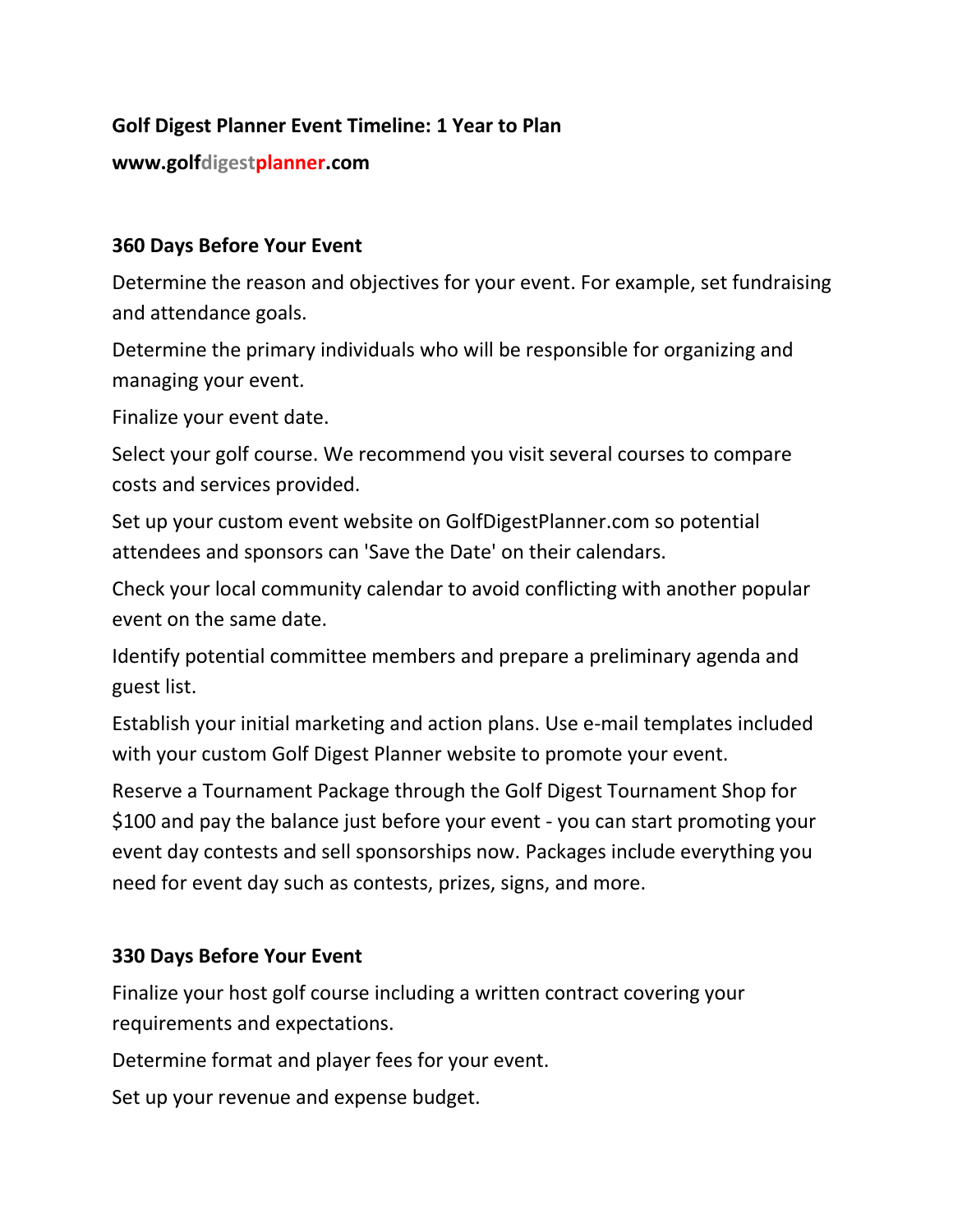Set up committees using the GolfDigestPlanner.com committee management tool.

Create sponsorship packages.

Finalize event branding or theme, including your event logo.

Gather photos from prior events and/or your organization to upload on your custom GolfDigestPlanner.com website photo page.

Invite potential committee members to be a part of your event planning process.

Identify your tournament chairperson. Successful events have a high profile chairperson to add credibility and attract both players and sponsors.

Determine committee meeting dates and agendas leading up to your event.

Book celebrities or special guests for your event, if applicable.

Negotiate and block hotel rooms and rates if your event is going to have out of town attendees.

Determine if you'll need general liability insurance for your event. Check with your host golf course to determine if they provide coverage for your event.

Begin building e-mail lists to promote your event using the Golf Digest Planner marketing tools.

Reserve a Tournament Package through the Golf Digest Tournament Shop for \$100 and pay the balance just before your event - you can start promoting your event day contests and sell sponsorships now. Packages include everything you need for event day such as contests, prizes, signs, & more.

## **270 Days Before Your Event**

Use the Golf Digest Planner e-mail tools to send out 'Save the Date' announcement to potential players, sponsors and volunteers.

Be sure your Golf Digest Planner website is 'live' and ready to accept player and sponsor registrations.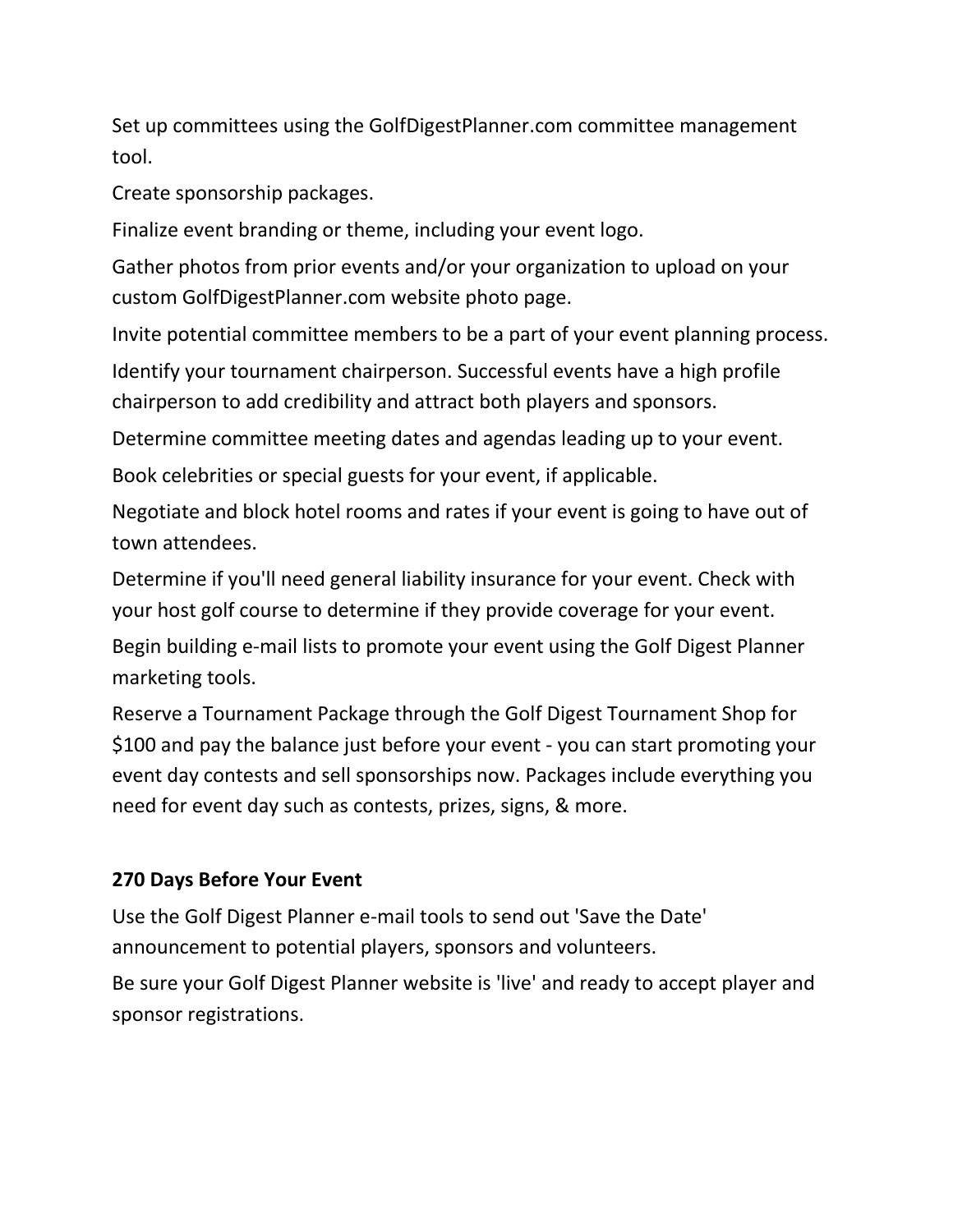Finalize the types of committees you'll need for your event and set them up using the committee management tool in the Golf Digest Planner. The most frequent committee types are already preset.

Continue to solicit committee members and volunteers.

Review revenue projections, expenses and budgets.

Determine committee meeting dates, location and times. Consider utilizing online meetings to save travel time and expense.

Prepare an event press kit - press kits are an inexpensive but highly effective tool to promote your event.

Update current sponsorship sales and player registrations to analyze your status versus your projections.

Reserve a Tournament Package through the Golf Digest Tournament Shop for \$100 and pay the balance just before your event - you can start promoting your event day contests and sell sponsorships now. Packages include everything you need for event day such as contests, prizes, signs, & more.

# **240 Days Before Your Event**

Develop agendas for committee and volunteer meetings.

Hold scheduled committee meetings to update your group on event status, including sales.

Start building your sponsor target list and make initial contact to sell sponsorships.

Send out press releases and follow up with media outlets to confirm receipt and scheduled publication.

Set up 'Media Sponsorship' packages to trade for local newspaper ads and radio spots.

Download the e-book, Best Practices for Great Golf Events from the [www.GolfDigestPlanner.com](http://www.golfdigestplanner.com/) homepage.

Reserve a Tournament Package through the Golf Digest Tournament Shop for \$100 and pay the balance just before your event - you can start promoting your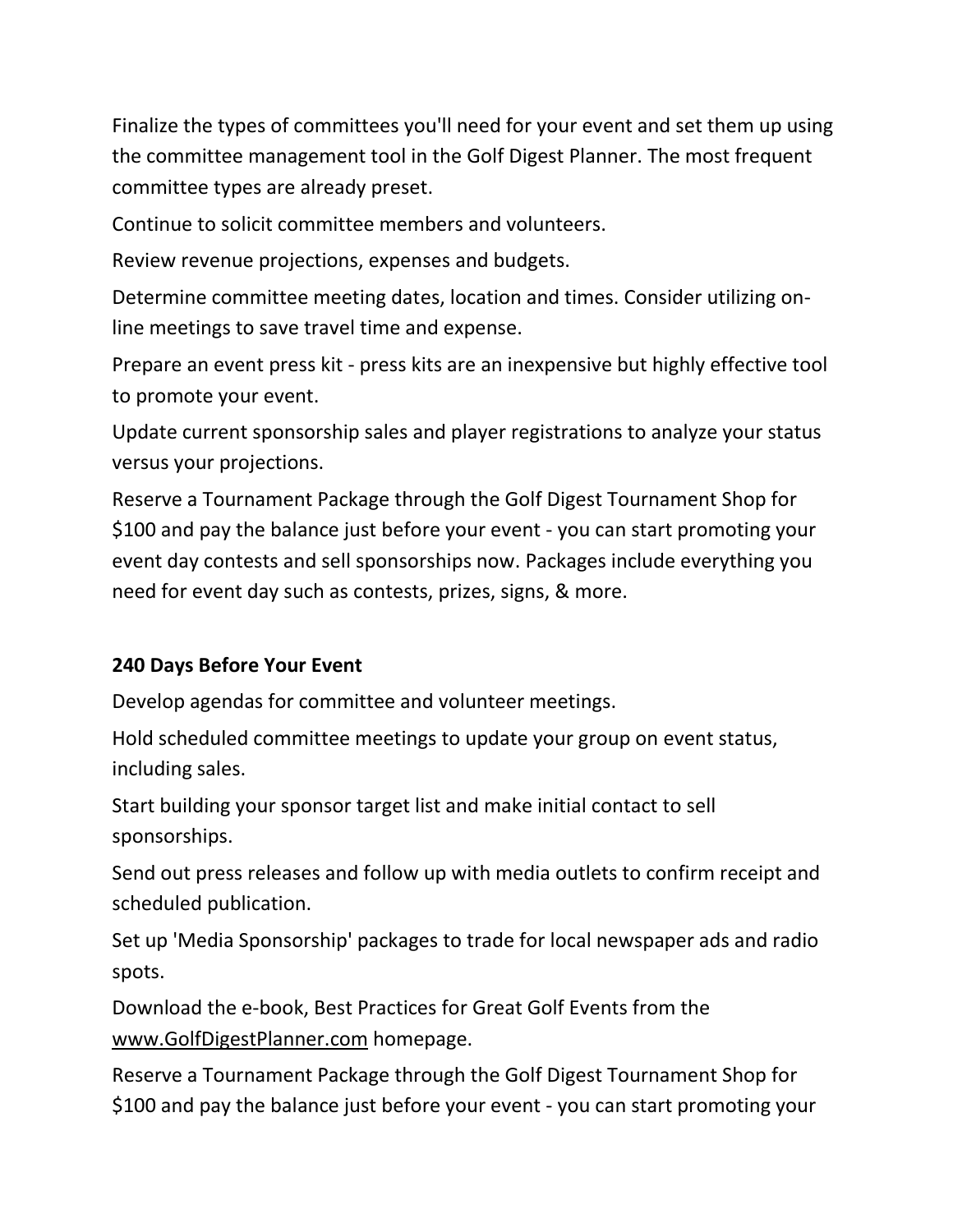event day contests and sell sponsorships now. Packages include everything you need for event day such as contests, prizes, signs, & more.

## **210 Days Before Your Event**

Develop updated agendas for committee meeting.

Assign target sponsors to specific committee members who are responsible for tracking progress toward selling a sponsorship package.

Hold scheduled committee meetings to update your group on event status, including sales.

Review revenue projections, expenses and budgets.

Schedule second round phone calls to potential sponsors.

Begin soliciting items for your auction and/or raffle.

Be sure your Golf Digest Planner website is 'live' and ready to accept player and sponsor registrations.

Reserve a Tournament Package through the Golf Digest Tournament Shop for \$100 and pay the balance just before your event - you can start promoting your event day contests and sell sponsorships now. Packages include everything you need for event day such as contests, prizes, signs, & more.

## **180 Days Before Your Event**

Develop updated agendas for committee meeting.

Hold scheduled committee meetings to update your group on event status, including sales.

Review revenue projections, expenses and budgets.

Update press release with new sponsors and re-send to media contacts. Send copies to target sponsors to show how they will be recognized when participating in your event.

Contract a photographer or identify a volunteer to take photos at your event and awards reception.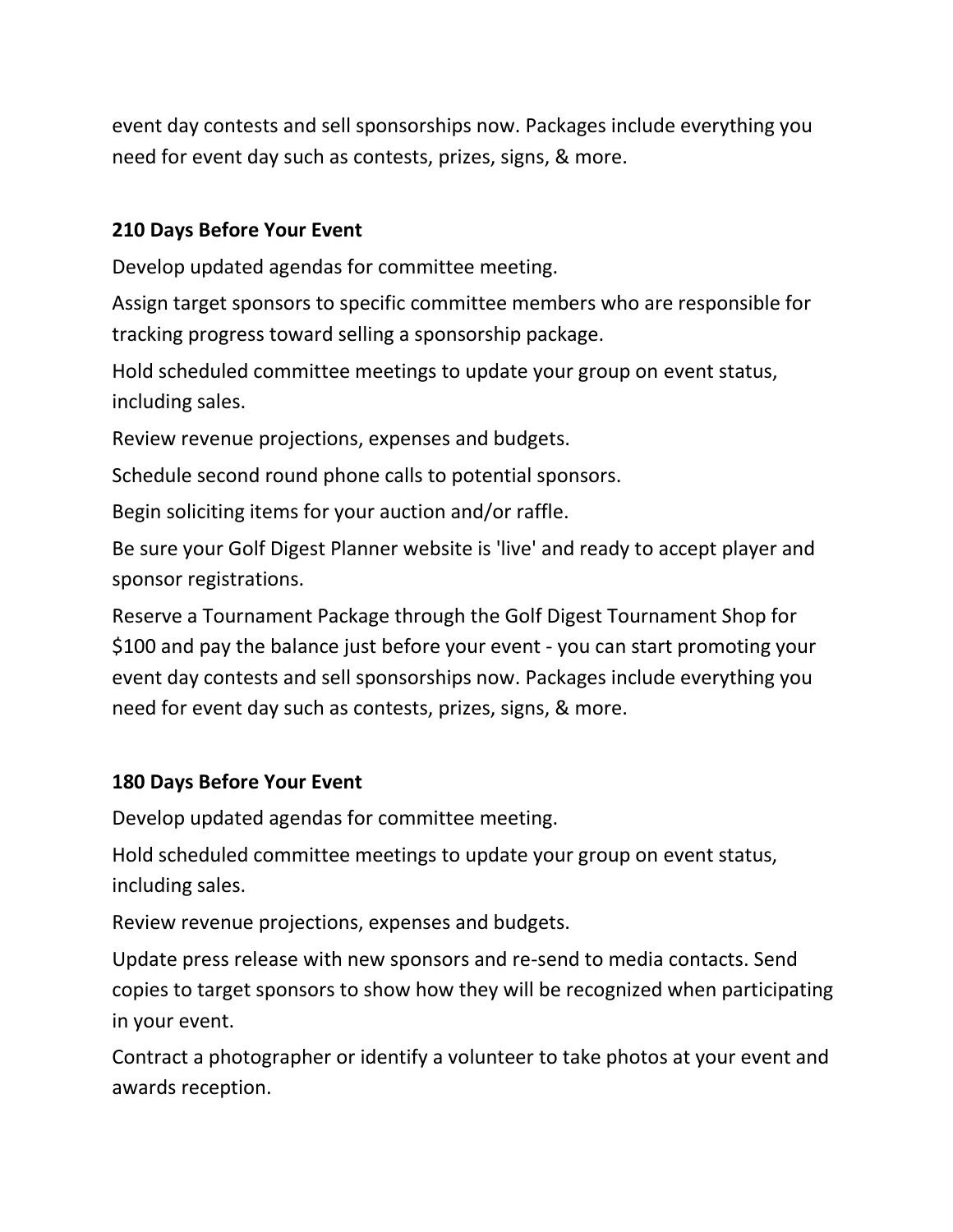Continue to solicit auction and raffle items

Update current sponsorship sales and player registrations to analyze your status versus your projections.

Set up your 'Event Page' on Facebook and add a link to your custom Golf Digest Planner website using the setup tool under the 'Marketing' tab.

Set up a Twitter account for your event and add a link to your custom website using the setup tool under the 'Marketing' tab.

# **150 Days Before Your Event**

Develop updated agendas for committee meetings.

Hold scheduled committee meetings to update your group on the event status, including sales.

Review revenue projections, expenses and budgets.

Send confirmation letters to invited celebrities and dignitaries.

Order photography plaques for the event photo sponsor.

Solicit donation of items to include in the player arrival gift bag.

Invoice confirmed sponsors to maintain cash flow.

Gather participating sponsor logos for your custom website, signs and banners.

Draft your initial menu for the event including on-course food and beverage requirements.

Continue soliciting auction and raffle items.

# **120 Days Before Your Event**

Develop updated agendas for committee meetings.

Hold scheduled committee meetings to update your group on event status, including sales. Consider holding your meeting at the host golf course to familiarize committee members with the venue.

Finalize your agenda and event day details with the host course.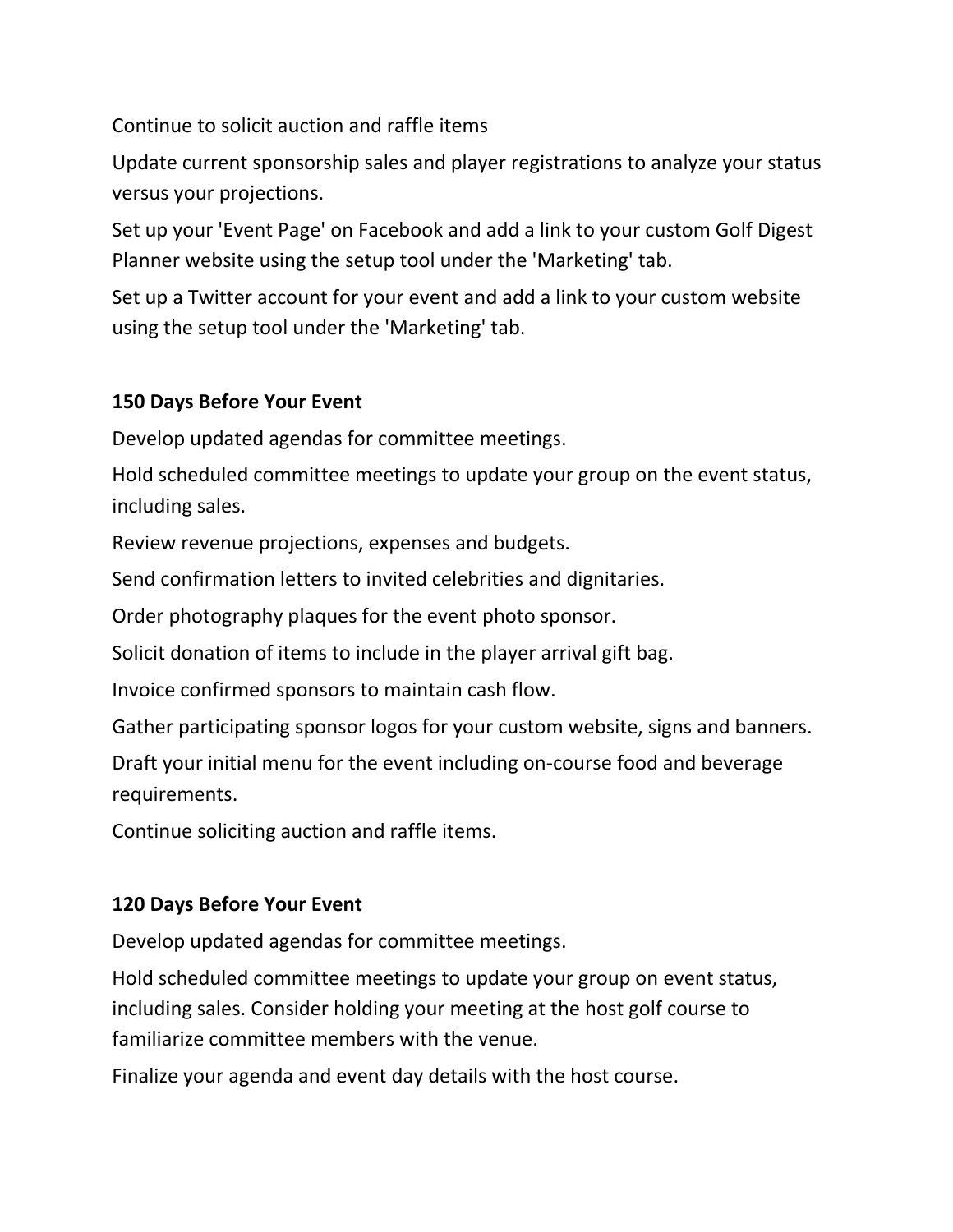Review revenue projections, expenses and budgets.

Determine your event cancellation policy with your host course, players and sponsors. We recommend you have an alternate event date in case of a weatherrelated cancellation.

Design your event day program and begin developing content to solicit sponsor ads.

Order player arrival gifts.

Order sponsor appreciation gifts.

Invoice confirmed sponsors to maintain cash flow.

Gather participating sponsor logos for your custom website, signs and banners.

# **90 Days Before Your Event**

Develop updated agendas for committee meetings.

Hold scheduled committee meetings to update your group on event status, including sales.

Review revenue projections, expenses and budgets.

Finalize event day program layout. Schedule phone blitz to sell more sponsor ads in the program.

Create thank you cards for post-event mailing.

Invoice confirmed sponsors to maintain cash flow.

Gather participating sponsor logos for your custom website, signs and banners.

Consider hosting a pre-event breakfast or luncheon to promote your event. Have committee members and staff invite potential sponsors and players.

# **60 Days Before your Event**

Hold scheduled committee meetings to update your group on event status, including sales.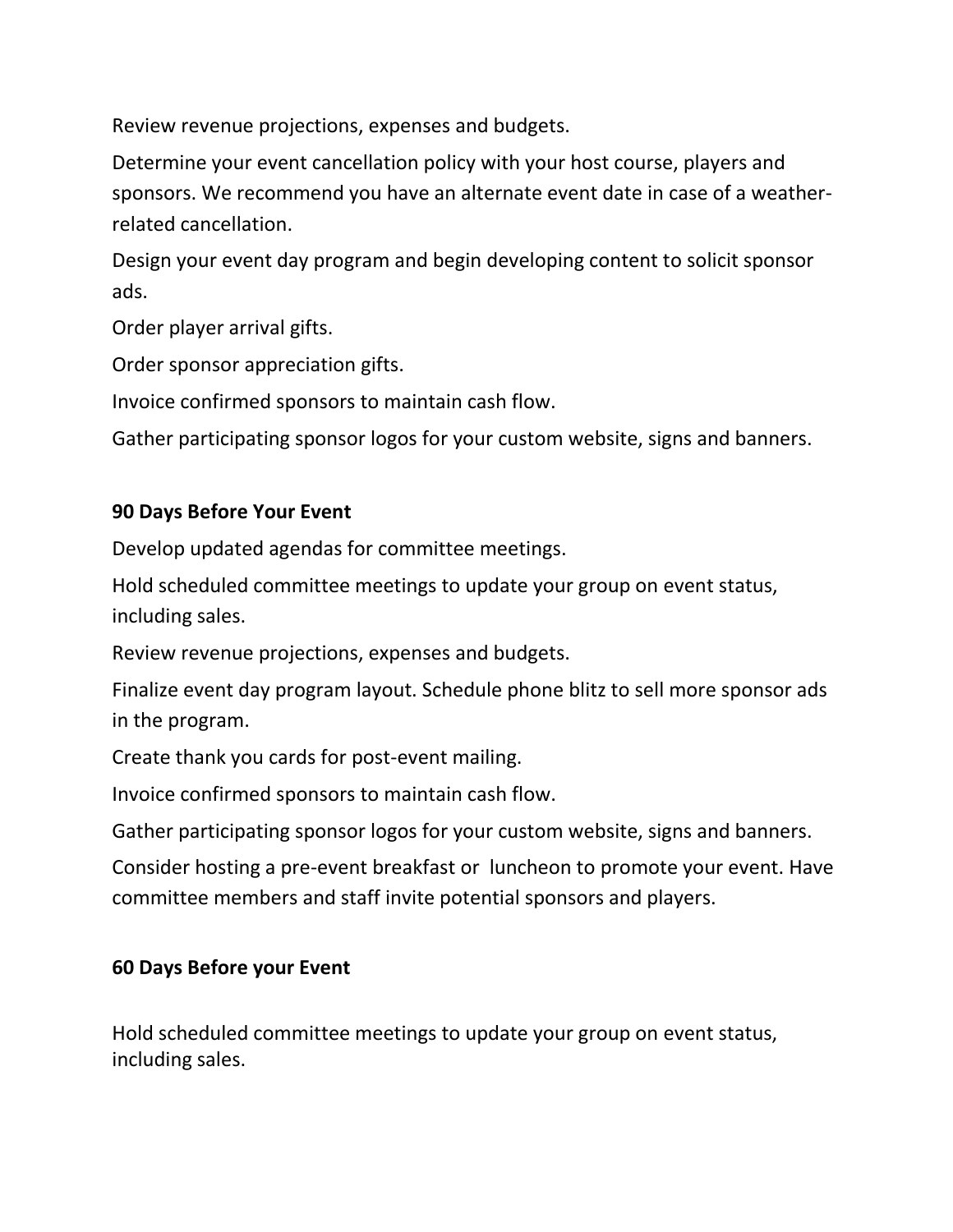YTD Budget Review Discuss Volunteer assignments Order any remaining signage Confirm photography and plaques Order awards

## **30 Days Before your Event**

Hold scheduled committee meetings Finalize even program and event day material Confirm sponsor gift delivery Confirm arrival gift delivery Event logistics- radios, volunteer nametags Finalize Award Program – (script) and send to emcee Develop Agendas for committee meetings Send out event reminder with dates, directions to everyone YTD Budget Review Review all print materials Review all gifts/prizes Design/print bid sheets Finalize pairings/player roster

#### **7 Days Before Your Event**

Send pairings/player roster to golf course Send out email reminder to players, sponsors, volunteers

#### **1 Day Before Your Event**

Deliver all signs, prizes, gifts, and awards to the course.

#### **Event Day**

Set up welcome banner and directional signs